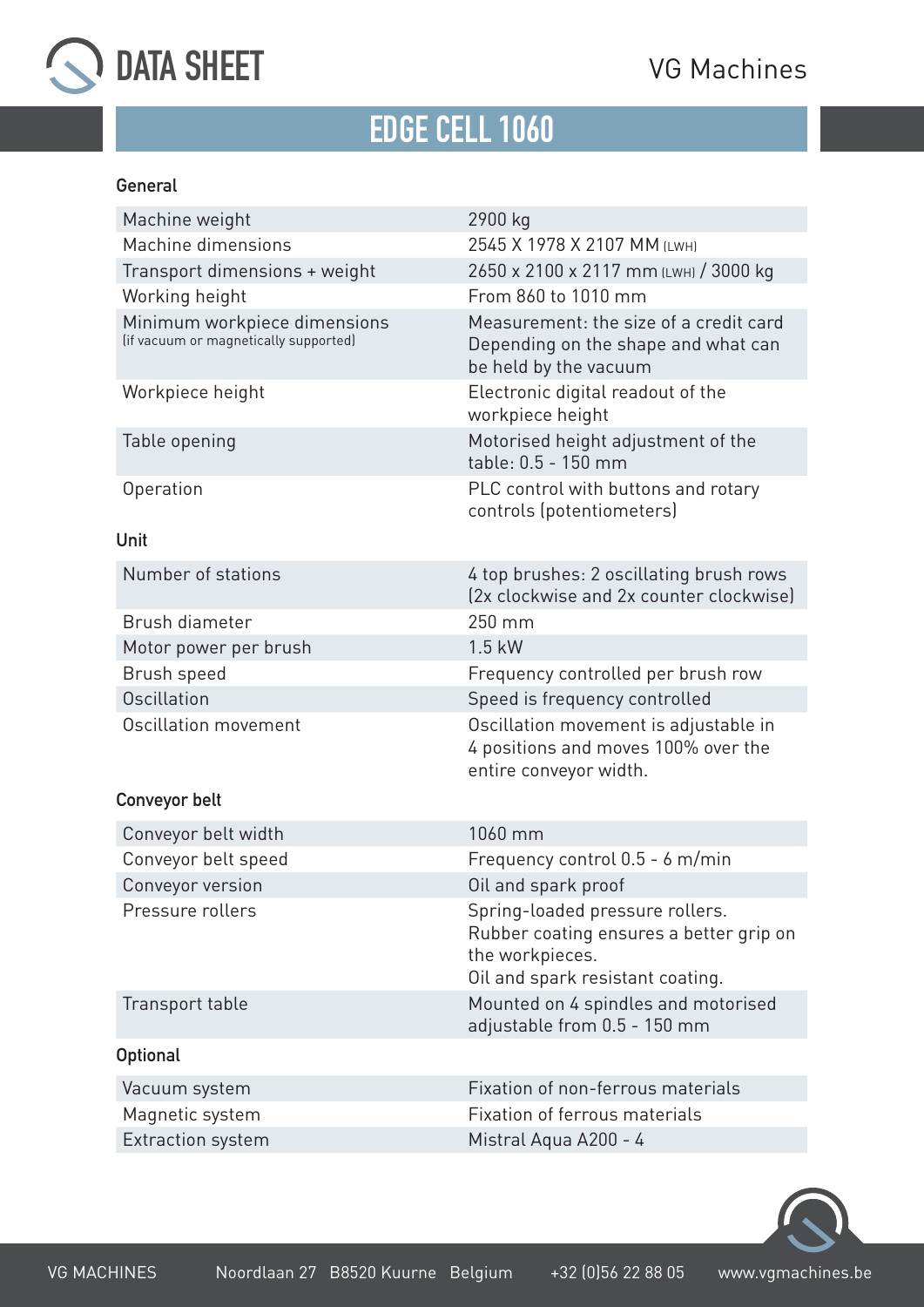

# **[EDGE CELL 1060 PLUS](https://vgmachines.be/en/product/ts-1060-1330-5/)**

#### **General**

| Machine weight                                                        | 3200 kg                                                                                                     |
|-----------------------------------------------------------------------|-------------------------------------------------------------------------------------------------------------|
| Machine dimensions                                                    | 2545 x 1978 x 2107 mm (LWH)                                                                                 |
| Transport dimensions + weight                                         | 2650 x 2100 x 2117 mm (LWH) / 3300 kg                                                                       |
| Working height                                                        | From 860 to 1010 mm                                                                                         |
| Minimum workpiece dimensions<br>(if vacuum or magnetically supported) | Measurement: the size of a credit card<br>depending on the shape and what can<br>be held by the vacuum      |
| Workpiece height                                                      | Electronic digital readout of the<br>workpiece height                                                       |
| Table opening                                                         | Motorised height adjustment of the<br>table: 0.5 - 150 mm                                                   |
| Operation                                                             | PLC control with buttons and rotary<br>controls (potentiometers)                                            |
| Unit K: contact roller                                                |                                                                                                             |
| Aggregate                                                             | 1x contact roller:<br>Spiral grooved<br>Dynamically balanced<br>Vulcanised rubber<br>Oil and heat-resistant |
| Contact roller diameter                                               | 132 mm                                                                                                      |
| Motor power                                                           | 11 kW                                                                                                       |
| Contact roller hardness                                               | 70 Shore                                                                                                    |
| Height adjustability                                                  | $\checkmark$                                                                                                |
| Adjustable grinding pressure                                          | $\checkmark$                                                                                                |
| Grinding belt dimensions                                              | 1060 x 1900 mm                                                                                              |
| Grinding belt tension                                                 | Pneumatic                                                                                                   |
| Grinding belt speed                                                   | Frequency controlled                                                                                        |
| Oscillation                                                           | Pneumatic-electronic oscillation                                                                            |
| Safety system                                                         | Machine does not start if grinding belt is<br>not under tension                                             |
| Unit 4PTB: top brushes                                                |                                                                                                             |
| Number of stations                                                    | 4 top brushes: 2 oscillating brush rows<br>(2x clockwise and 2x counter clockwise)                          |
| Brush diameter                                                        | 250 mm                                                                                                      |
| Motor power per brush                                                 | $1.5$ kW                                                                                                    |
| Brush speed                                                           | Frequency controlled                                                                                        |
| Oscillation                                                           | Speed is frequency controlled                                                                               |
| Oscillation movement                                                  | Oscillation movement is adjustable in<br>4 positions and moves 100% over the<br>entire conveyor width.      |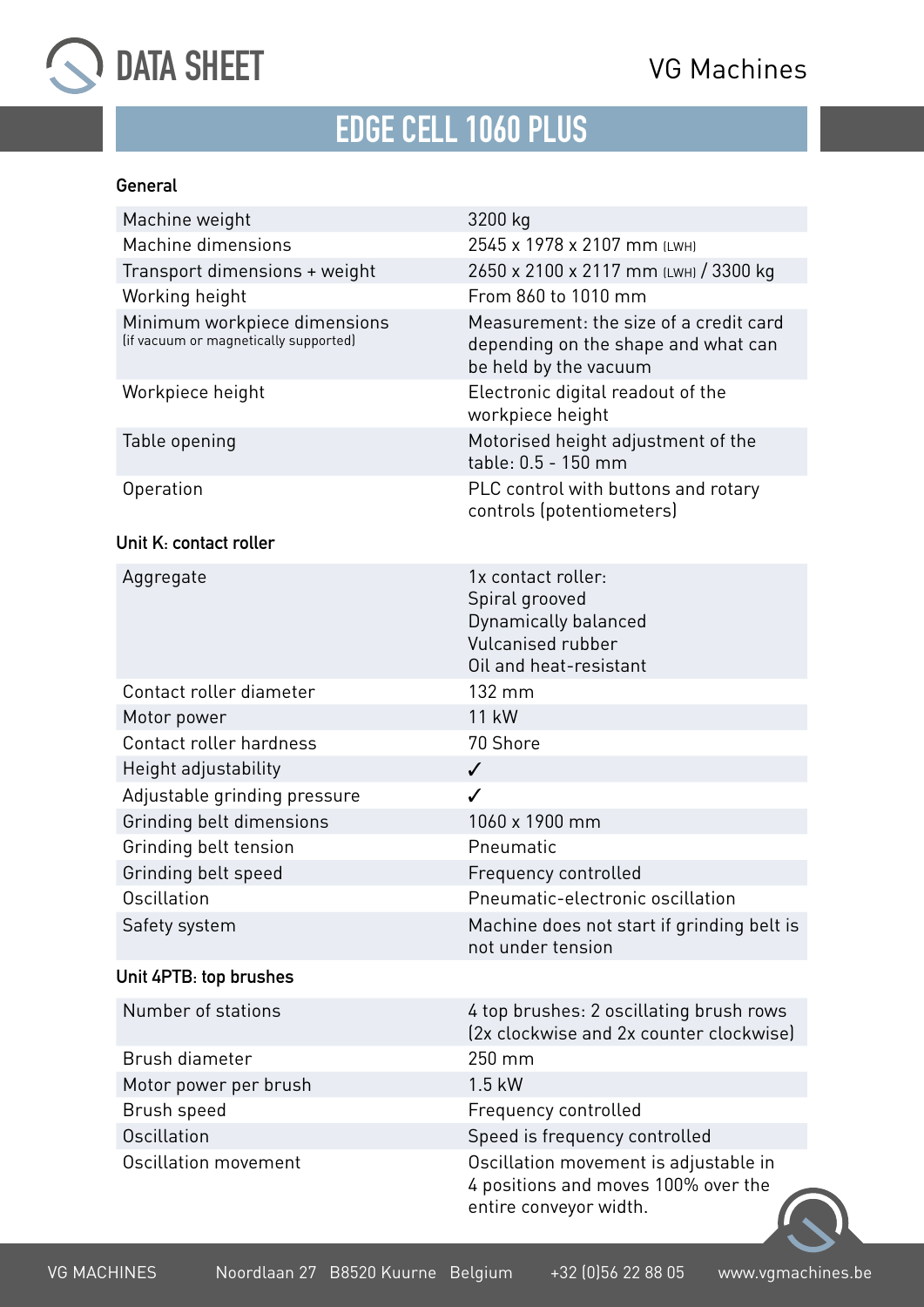



## **[EDGE CELL 1060 PLUS](https://vgmachines.be/en/product/ts-1060-1330-5/)**

### **Conveyor belt**

| Conveyor belt width | 1060 mm                                                                                                                           |
|---------------------|-----------------------------------------------------------------------------------------------------------------------------------|
| Conveyor belt speed | Frequency control $0.5 - 6$ m/min                                                                                                 |
| Conveyor version    | Oil and spark proof                                                                                                               |
| Pressure rollers    | Spring-loaded pressure rollers.<br>Rubber coating ensures a better grip on<br>the workpieces.<br>Oil and spark resistant coating. |
| Transport table     | Mounted on 4 spindles and motorised<br>adjustable from 0.5 - 150 mm                                                               |
| <b>Optional</b>     |                                                                                                                                   |
| Vacuum system       | Fixation of non-ferrous materials                                                                                                 |
| Magnetic system     | Fixation of ferrous materials                                                                                                     |
| Extraction system   | Mistral Aqua A300 - 5.5                                                                                                           |
|                     |                                                                                                                                   |

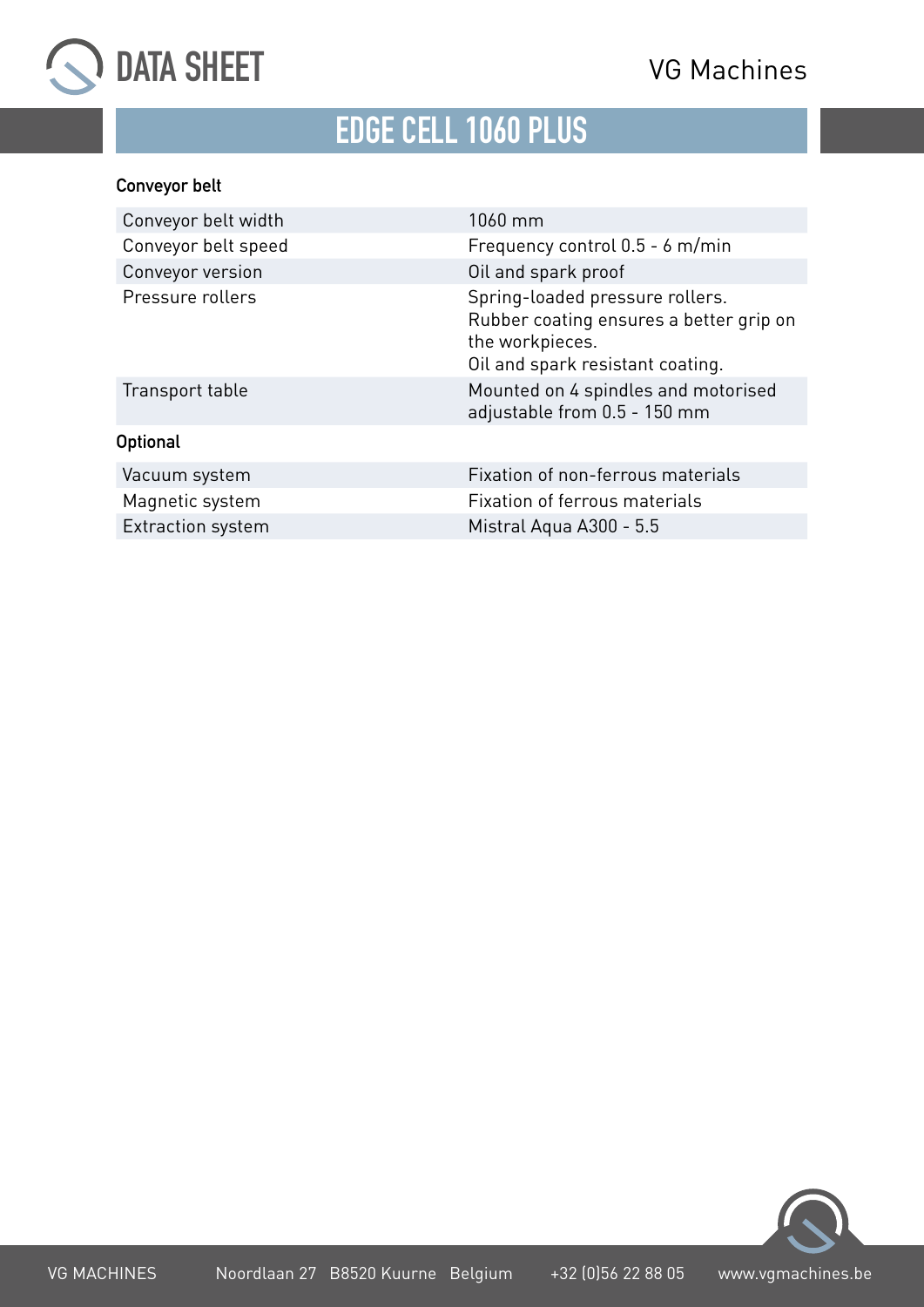

# **[EDGE CELL 1060 XL K](https://vgmachines.be/en/product/ts-1060-1330-5/)**

#### **General**

| Machine weight                                                        | 3700 kg                                                                                                     |
|-----------------------------------------------------------------------|-------------------------------------------------------------------------------------------------------------|
| Machine dimensions                                                    | 2757 x 1978 x 2107 mm (LWH)                                                                                 |
| Transport dimensions + weight                                         | 2862 x 2100 x 2117 mm (LWH) / 3800 kg                                                                       |
| Working height                                                        | From 860 to 1010 mm                                                                                         |
| Minimum workpiece dimensions<br>(if vacuum or magnetically supported) | Measurement: the size of a credit card<br>Depending on the shape and what can<br>be held by the vacuum      |
| Workpiece height                                                      | Electronic digital readout of the work-<br>piece height                                                     |
| Table opening                                                         | Motorised height adjustment of the ta-<br>ble: 0.5 - 150 mm                                                 |
| Operation                                                             | PLC control with buttons and rotary<br>controls (potentiometers)                                            |
| Unit K: contact roller                                                |                                                                                                             |
| Aggregate                                                             | 2 x contact roller<br>Spiral grooved<br>Dynamically balanced<br>Vulcanised rubber<br>Oil and heat-resistant |
| Contact roller diameter                                               | 132 mm                                                                                                      |
| Motor power                                                           | 11 kW                                                                                                       |
| Contact roller hardness                                               | 70 Shore                                                                                                    |
| Height adjustability                                                  | $\checkmark$                                                                                                |
| Adjustable grinding pressure                                          | ✓                                                                                                           |
| Grinding belt dimensions                                              | 1060 x 1900 mm                                                                                              |
| Grinding belt tension                                                 | Pneumatic                                                                                                   |
| Grinding belt speed                                                   | Frequency controlled                                                                                        |
| Oscillation                                                           | Pneumatic-electronic oscillation                                                                            |
| Safety system                                                         | Machine does not start if grinding belt is<br>not under tension                                             |
| Unit 4PTB: top brushes                                                |                                                                                                             |
| Number of stations                                                    | 4 top brushes: 2 oscillating brush rows<br>(2x clockwise and 2x counter clockwise)                          |
| Brush diameter                                                        | 250 mm                                                                                                      |
| Motor power per brush                                                 | $1.5$ kW                                                                                                    |
| Brush speed                                                           | Frequency controlled                                                                                        |
| Oscillation                                                           | Speed is frequency controlled                                                                               |
| Oscillation movement                                                  | Oscillation movement is adjustable in<br>4 positions and moves 100% over the<br>entire conveyor width.      |